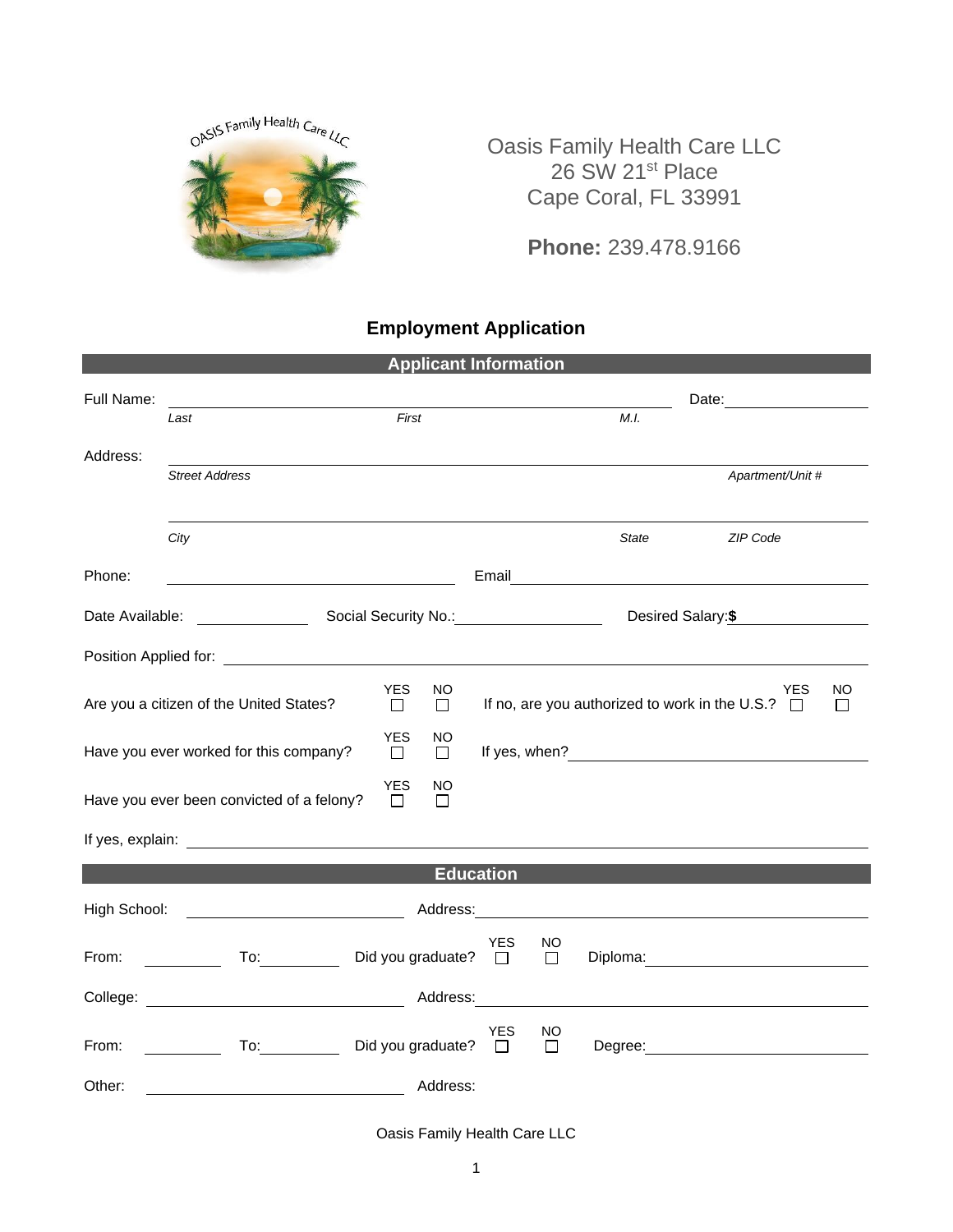| From:      | Did you graduate?<br>To: and the state of the state of the state of the state of the state of the state of the state of the state o                                                                                                 | YES<br>$\perp$       | <b>NO</b><br>$\mathbf{L}$ | Degree: <u>_____________________</u>                                                                                                                                                                                                   |                   |
|------------|-------------------------------------------------------------------------------------------------------------------------------------------------------------------------------------------------------------------------------------|----------------------|---------------------------|----------------------------------------------------------------------------------------------------------------------------------------------------------------------------------------------------------------------------------------|-------------------|
|            |                                                                                                                                                                                                                                     | <b>References</b>    |                           |                                                                                                                                                                                                                                        |                   |
|            | Please list three professional references.                                                                                                                                                                                          |                      |                           |                                                                                                                                                                                                                                        |                   |
| Full Name: | <u> 1989 - Jan Samuel Barbara, martin da shekarar 1980 - An tsara tsara tsara tsara tsara tsara tsara tsara tsar</u>                                                                                                                |                      |                           | Relationship: ___________________                                                                                                                                                                                                      |                   |
| Company:   | <u> 1989 - Johann Stein, fransk politiker (d. 1989)</u>                                                                                                                                                                             |                      |                           |                                                                                                                                                                                                                                        |                   |
| Address:   |                                                                                                                                                                                                                                     |                      |                           |                                                                                                                                                                                                                                        |                   |
|            |                                                                                                                                                                                                                                     |                      |                           |                                                                                                                                                                                                                                        |                   |
| Company:   | <u> 1989 - Johann Stoff, deutscher Stoff, der Stoff, der Stoff, der Stoff, der Stoff, der Stoff, der Stoff, der S</u>                                                                                                               |                      |                           |                                                                                                                                                                                                                                        |                   |
| Address:   |                                                                                                                                                                                                                                     |                      |                           |                                                                                                                                                                                                                                        |                   |
|            |                                                                                                                                                                                                                                     |                      |                           | Relationship: example and the set of the set of the set of the set of the set of the set of the set of the set of the set of the set of the set of the set of the set of the set of the set of the set of the set of the set o         |                   |
| Company:   |                                                                                                                                                                                                                                     |                      |                           |                                                                                                                                                                                                                                        |                   |
| Address:   |                                                                                                                                                                                                                                     |                      |                           |                                                                                                                                                                                                                                        |                   |
|            | <b>Previous Employment</b>                                                                                                                                                                                                          |                      |                           |                                                                                                                                                                                                                                        |                   |
| Company:   | <u> 1989 - Johann Barn, mars ann an t-Amhain an t-Amhain ann an t-Amhain an t-Amhain an t-Amhain an t-Amhain ann </u>                                                                                                               |                      |                           |                                                                                                                                                                                                                                        |                   |
| Address:   |                                                                                                                                                                                                                                     |                      |                           | Supervisor:                                                                                                                                                                                                                            |                   |
| Job Title: |                                                                                                                                                                                                                                     | Starting Salary:\$   |                           | Ending Salary: \$                                                                                                                                                                                                                      |                   |
|            |                                                                                                                                                                                                                                     |                      |                           |                                                                                                                                                                                                                                        |                   |
| From:      | To:_____________________                                                                                                                                                                                                            |                      |                           | Reason for Leaving:<br><u>Next and the manual contract of the set of the set of the set of the set of the set of the set of the set of the set of the set of the set of the set of the set of the set of the set of the set of the</u> |                   |
|            | May we contact your previous supervisor for a reference?                                                                                                                                                                            | <b>YES</b>           | NO<br>$\mathbf{1}$        |                                                                                                                                                                                                                                        |                   |
| Company:   | <u> 1989 - Johann Harry Communication (b. 1989)</u>                                                                                                                                                                                 |                      |                           | Phone: ________________________                                                                                                                                                                                                        |                   |
| Address:   | <u> 1989 - Johann Barn, mars ann an t-Amhain ann an t-Amhain an t-Amhain an t-Amhain an t-Amhain an t-Amhain an t-</u>                                                                                                              |                      |                           | Supervisor: _______________________                                                                                                                                                                                                    |                   |
| Job Title: | <u> 1980 - Johann Barbara, martin a</u>                                                                                                                                                                                             | Starting Salary:\$   |                           |                                                                                                                                                                                                                                        | Ending Salary: \$ |
|            |                                                                                                                                                                                                                                     |                      |                           |                                                                                                                                                                                                                                        |                   |
| From:      |                                                                                                                                                                                                                                     |                      |                           | Reason for Leaving: 1997                                                                                                                                                                                                               |                   |
|            | May we contact your previous supervisor for a reference?                                                                                                                                                                            | <b>YES</b><br>$\Box$ | NO<br>$\Box$              |                                                                                                                                                                                                                                        |                   |
|            |                                                                                                                                                                                                                                     |                      |                           | Phone: _______________________                                                                                                                                                                                                         |                   |
|            | Company: <u>example and the company:</u> company: example and the company: example and the company of the company of the company of the company of the company of the company of the company of the company of the company of the c |                      |                           |                                                                                                                                                                                                                                        |                   |

Oasis Family Health Care LLC